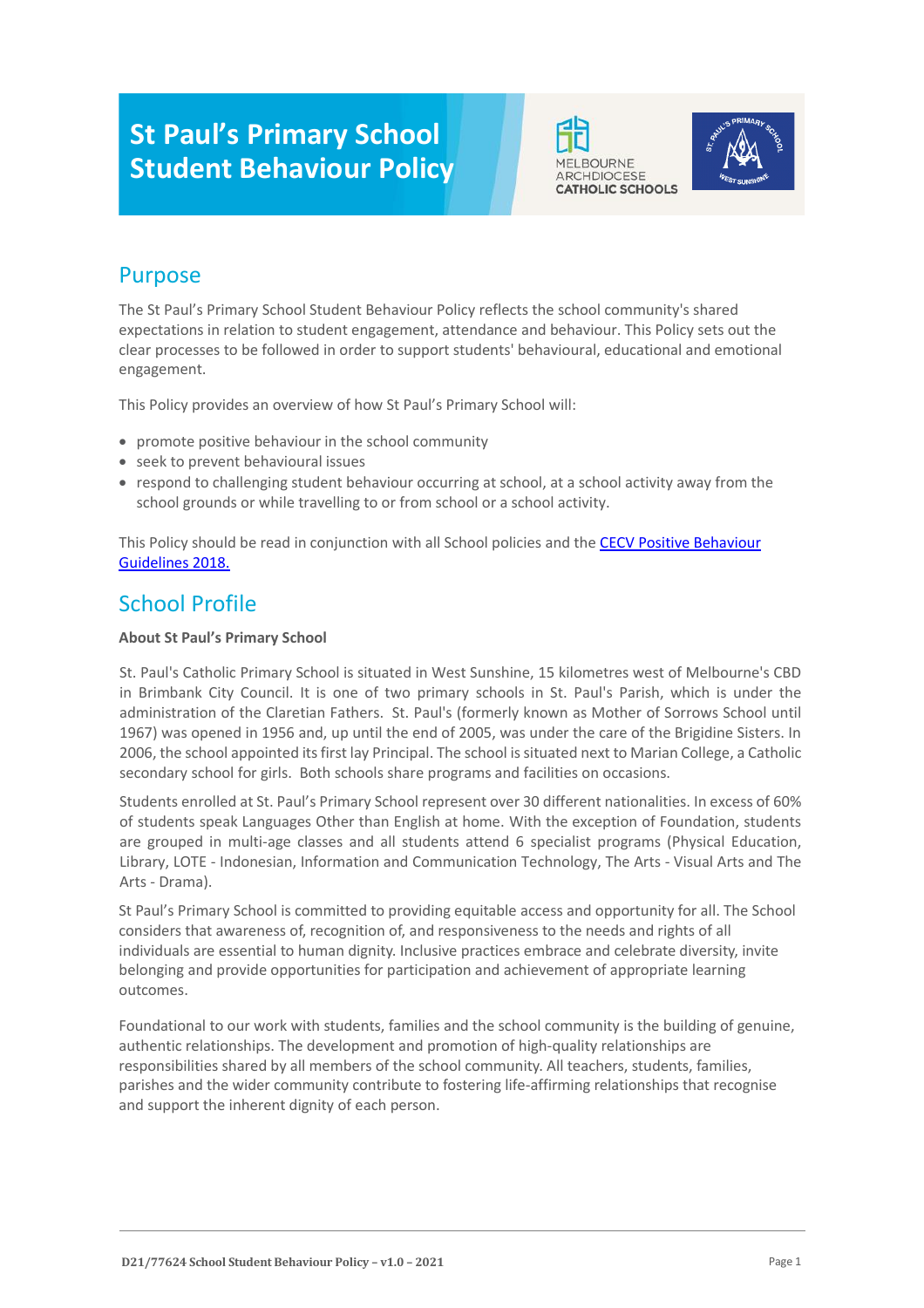### **Rationale**

At St Paul's Primary School we strive to provide an inclusive education which values diversity and celebrates difference. Diversity is enacted through a pedagogy of inclusion and a commitment to uphold the rights of all to be welcomed, valued, acknowledged and actively engaged in education. Our learning community is committed to processes that support all students to make optimal progress and respect the rights of all students to learn in a positive and supportive environment. We seek to provide successful participation and to intervene as early as possible when students are not actively engaged in learning. Student behaviour is linked to the quality of the learning experiences. Purposeful, authentic, and relevant learning experiences that are of a sufficiently challenging yet achievable standard maximise positive behaviour.

### **Vision and Mission**

### **Our School Vision**

*St Paul's School - a welcoming and diverse Catholic community:*

### **United in Faith**

Educating our community in our Catholic story and beliefs Rejoicing in our cultural and multi-faith community Embracing our partnerships within our parish and wider Church community Proclaiming Jesus and the Gospel values through word, prayer, celebration and example

### **Inspiring a Passion for Learning**

Creating learning environments that are welcoming, safe and secure Implementing a curriculum which is accessible, engaging, challenging and rigorous Providing learning experiences that are student centred, authentic and transforming Empowering families to be partners in the learning journey

### **Striving for Excellence**

Committing to a culture of high expectations of all Fostering the wellbeing, dignity, self-esteem and integrity of each person Recognising and celebrating the talents, abilities and uniqueness of each individual Providing opportunities that respect and cater for difference

### **Connecting With and Shaping Our World**

Knowing and respecting our stories Engaging with local and global communities Living out our commitment as ambassadors of action and social justice Inspiring hope and a positive vision for the future Christ-centred Catholic education providing excellent, inclusive and contemporary schooling.

### **Aims**

Our school is a community that exemplifies the gospel values of love, forgiveness, justice and truth. Our school community recognises that everyone has the right to be respected, to feel safe and be safe and, in turn, our school community acknowledges each member's own obligation to behave responsibly. This Policy is intended to guide our school's actions. It has been developed in consultation with the school community and seeks to prioritise respectful relationships and safety in response to the rights and needs of all members of the school community. A safe and supportive environment respects the rights of all students to learn, the rights of all teachers to teach and the rights of all members of the school community to be safe.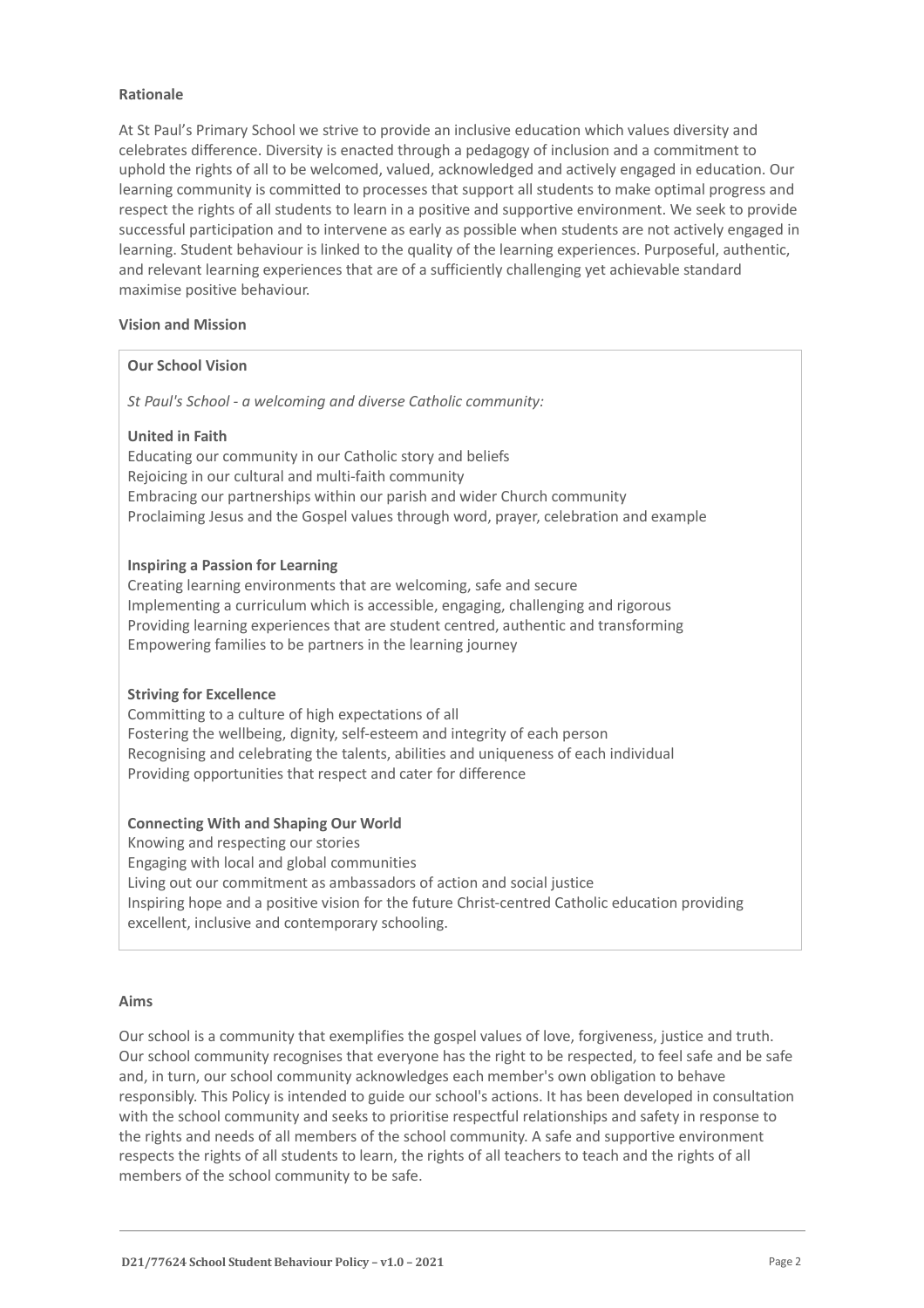Every person at the school has a right to feel safe, to be happy and to learn. Therefore our school aims:

- to promote the values of respect, diversity, learning, care and compassion
- to acknowledge the worth of all members of the community and their right to work and learn in a positive environment
- to maintain good order and harmony
- to affirm cooperation as well as responsible independence in learning
- to foster self-discipline and to develop responsibility for one's own behaviour.

### **Guiding Principles**

St Paul's Primary School strives to build a safe and positive school environment that is guided by Gospel values and honours the dignity of the individual, the family and the school.

The development and promotion of high-quality relationships are responsibilities shared by all members of the school community. Teachers, students, families, parish members and the wider community contribute to and share in the responsibility to foster life-affirming relationships that recognise and support the inherent dignity and safety of each person. All members of the school community are expected to contribute to the mission and vision of the school and to understand their rights and acknowledge their obligation to behave responsibly.

As a provider of Catholic education, the school Principal will take into account the need for the school community to represent and conform with the doctrines, beliefs and principles of the Catholic faith when making decisions regarding matters of school administration, including enrolment. Pupils and families who are members of other faiths are warmly welcomed at our school. However, the school reserves its right to exercise its administrative discretion in appropriate circumstances, where it is necessary to do so to avoid injury to the religious sensitivities of the Catholic school community.

It is vitally important that the school is made fully aware of each child's individual circumstances insofar as these may impact upon his or her physical, functional, emotional or educational needs, particularly where the school is required to provide additional support to the child.

### **Definitions**

- Behaviour is defined as the way in which one acts or conducts oneself, especially towards others. In general terms, it can be considered to be anything we say or do.
- Appropriate behaviour is behaving in a manner that is suitable for a public gathering, respecting the other members of the forum (class, meeting, assembly, gathering) and treating others as you would wish to be treated. Members are encouraged to take responsibility for their actions and to show mutual respect, maturity, and common sense. In general, appropriate behaviour is any behaviour that contributes to the positive learning environment and aligns with our school rules, codes of conduct and behavioural expectations.
- Inappropriate behaviour or unacceptable behaviour (including bullying, harassment and victimisation), may involve actions, words or physical gestures that could reasonably be perceived to be the cause of another person's distress or discomfort. Unacceptable behaviour does not have to be face-to-face, and may take many forms such as gestures, written, telephone or e-mail communications or through social media.
- Discriminatory conduct is conduct whereby an individual is treated less favourably on the basis of a relevant attribute, including their sex, race, sexual orientation, age, disability, religion, physical appearance or belief or gender reassignment. Such action may constitute discriminatory conduct that is contrary to Commonwealth and Victorian anti-discrimination legislation.
- Bullying is a broad concept which may generally be characterised as offensive, intimidating,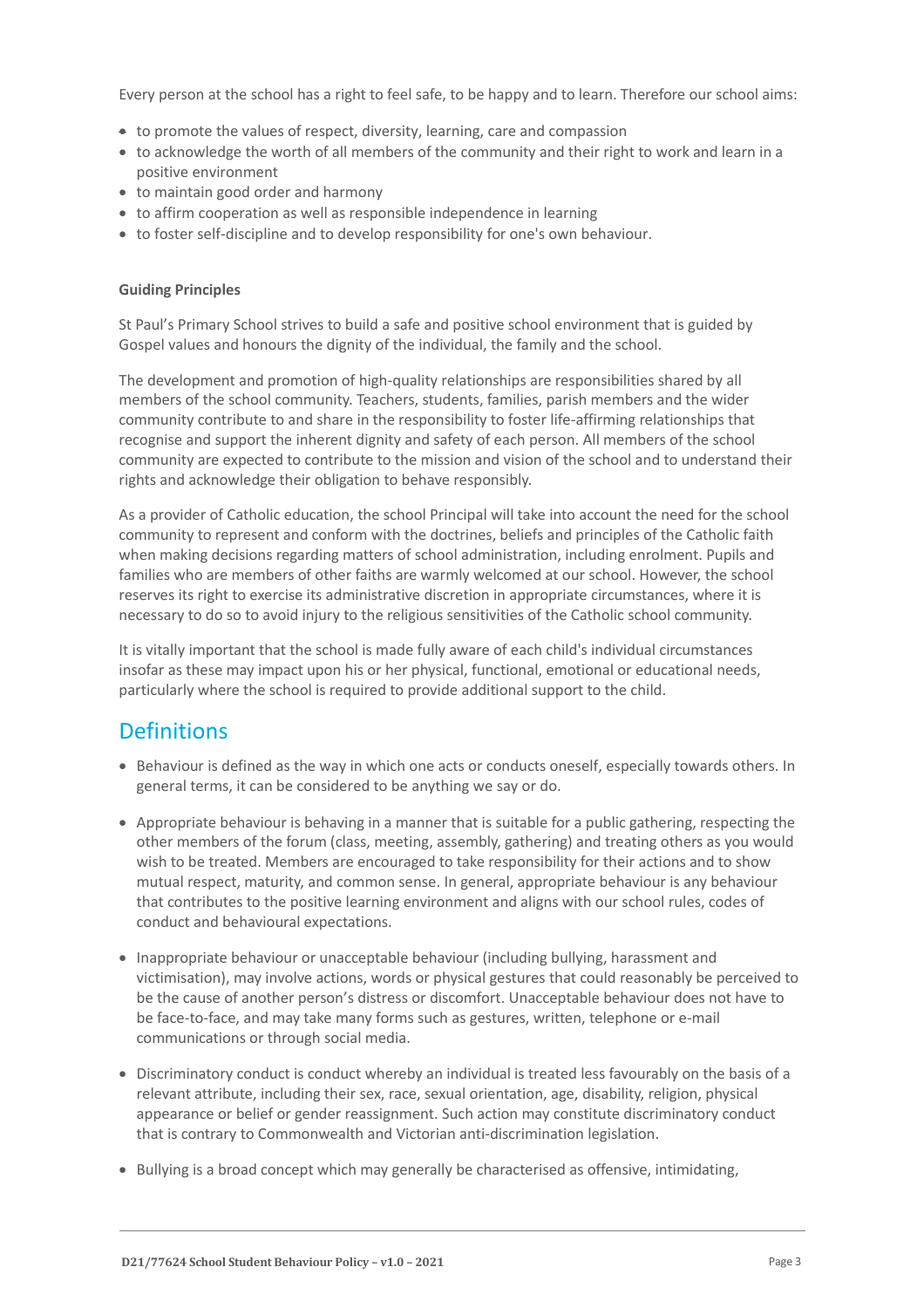malicious or insulting behaviour, an abuse or misuse of power through means that undermine, humiliate, denigrate or injure the recipient. Bullying generally involves a series or pattern of events in which one individual has demonstrated unacceptable behaviour towards another individual. Please refer to St Paul's Primary School Bullying Prevention Policy for further details.

- Challenging behaviour is behaviour that significantly challenges the day to day functioning of the school. The behaviour impacts on learning and interrupts students' and staff capacity to feel safe or function in a safe and orderly environment.
- At Risk behaviour is any behaviour that has the potential to cause harm or injury to self or others. This includes physical, emotional or psychological harm.
- Criminal offences refers to forms of unacceptable behaviour that may be serious enough to constitute a criminal offence. If St Paul's Primary School becomes aware that an offence has been or may have been committed, these concerns will be reported to the police or other authorities, as appropriate.

# Legislative Context

The *Education Training and Reform Regulations 2017* (Vic.) (sch 4 cl 12) outlines the School's obligations to ensure that the care, safety and welfare of all students attending the School. In discharging its duty of care responsibilities, the School and teaching staff must exercise professional judgment to achieve a balance between ensuring that students do not face an unreasonable risk of harm and encouraging students' independence and maximising learning opportunities. Non-teaching staff, volunteers and external providers must exercise judgment appropriate in the circumstances. The school must also comply with legislation related to Occupational Health and Safety for staff.

This document is informed by relevant Australian and Victorian legislation including:

- *Education and Training Reform Act 2006* (Vic.)
- *Education and Training Reform Regulations 2017* (Vic.)
- *Disability Discrimination Act 1992* (Cth)
- *Disability Standards for Education 2005* (Cth)
- *Equal Opportunity Act 2010* (Vic.)
- *Occupational Health and Safety Act 2004* (Vic.).

This document should be read in combination with the CECV Positive Behaviour Guidelines 2018 and is also informed by the following resources:

- Victorian Registration and Qualifications Authority (VRQA) policy requirements
- National Safe Schools Framework<http://www.education.gov.au/national-safe-schools-framework-0>
- Excel: Wellbeing for Learning in Catholic School Communities
- Health Promoting Schools Framewor[k www.ahpsa.org.au](http://www.ahpsa.org.au/)
- CECV Intervention Framework 201[5 www.cecv.catholic.edu.au/publications/CECV-Intervention-](http://www.cecv.catholic.edu.au/publications/CECV-Intervention-Framework.pdf)[Framework.pdf](http://www.cecv.catholic.edu.au/publications/CECV-Intervention-Framework.pdf)
- Diocesan policy and regulations
- [CECV Safe and Sound Practice Guidelines](https://www.cecv.catholic.edu.au/getmedia/bad5e328-b5f9-4742-a66c-0c7f20ae21ff/Safe-and-Sound-Practice-Guidelines.aspx)

### Shared Behaviour Expectations

The School recognises the importance of providing clear guidance and expectations which are applicable to all members of the school community.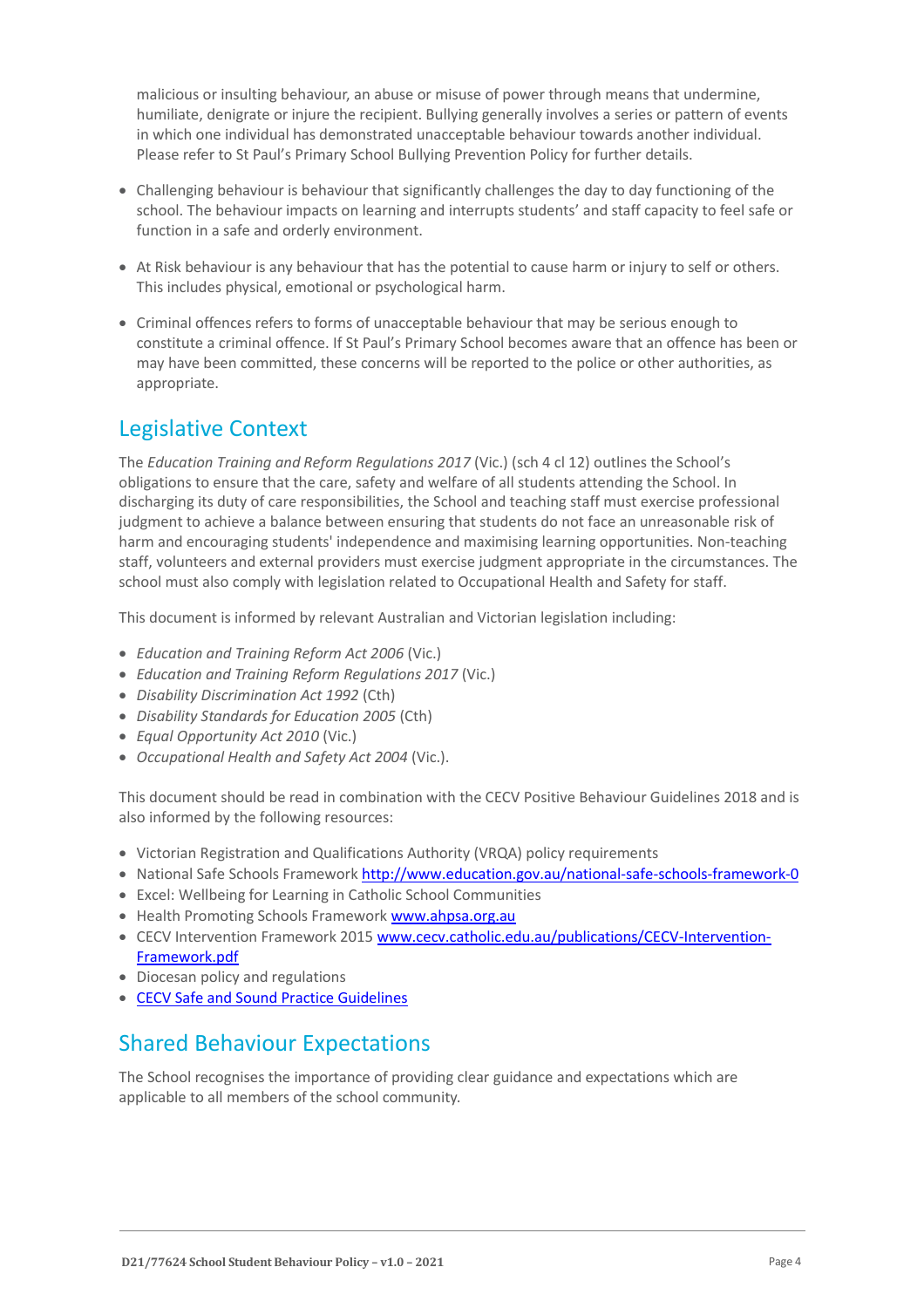The table below sets out the School's expectations for its students, parents and staff.

| <b>Students are expected to:</b> |                                                                                                                                                                                                                                                                                        |    | <b>Parents/Carers are expected</b><br>to:                                                                                                                                                                                                                                                                                                                                                                                                        |    | <b>Principals/Teachers &amp; Staff</b><br>will:                                                                                                                                                                                                                                               |  |
|----------------------------------|----------------------------------------------------------------------------------------------------------------------------------------------------------------------------------------------------------------------------------------------------------------------------------------|----|--------------------------------------------------------------------------------------------------------------------------------------------------------------------------------------------------------------------------------------------------------------------------------------------------------------------------------------------------------------------------------------------------------------------------------------------------|----|-----------------------------------------------------------------------------------------------------------------------------------------------------------------------------------------------------------------------------------------------------------------------------------------------|--|
| 1.                               | take responsibility for their<br>learning and have high<br>expectations in themselves<br>that they can learn                                                                                                                                                                           | 1. | have high expectations of<br>their child's behaviour,<br>understand and support<br>the implementation of the<br>School's behavioural<br>expectations                                                                                                                                                                                                                                                                                             | 1. | promote positive<br>reinforcement and<br>enhance student self-<br>esteem by having a<br>planned approach for<br>recognising and<br>responding to appropriate<br>behaviour                                                                                                                     |  |
| 2.                               | model the School's core<br>values of respect, diversity,<br>learning and care and<br>compassion                                                                                                                                                                                        | 2. | openly communicate with<br>the School in regard to<br>their child's circumstances                                                                                                                                                                                                                                                                                                                                                                | 2. | deliver an inclusive and<br>comprehensive<br>curriculum which<br>promotes positive<br>behaviours and<br>emphasises the wellbeing<br>of every child focusing on<br>pro-social behaviours                                                                                                       |  |
| 3.                               | take responsibility for their<br>own behaviour and the<br>impact of their behaviour<br>on others                                                                                                                                                                                       | 3. | cooperate with the School<br>by assisting in the<br>development and<br>enforcement of strategies<br>to address individual<br>needs                                                                                                                                                                                                                                                                                                               | 3. | employ whole school and<br>classroom practices to<br>establish a climate in<br>which appropriate<br>behaviour is the norm for<br>all students and focus on<br>the implementation of<br>preventative and early<br>intervention strategies to<br>deal with attendance and<br>behavioural issues |  |
| 4.                               | comply with this Policy and<br>work with teachers and<br>parents in developing<br>strategies to improve<br>outcomes to:<br>obey all reasonable<br>a)<br>requests of staff<br>respect the rights of<br>b)<br>others to be safe and<br>learn<br>respect the property<br>C)<br>of others. | 4. | provide complete,<br>accurate and up to date<br>information when<br>completing an enrolment<br>form and supply the<br>School, prior to and during<br>the course of enrolment,<br>with any additional<br>information as may be<br>requested, including<br>copies of documents such<br>as medical/specialist<br>reports (where relevant to<br>the child's schooling),<br>reports from previous<br>schools, court orders or<br>parenting agreements | 4. | consistently apply this<br>Policy through a shared<br>collegiate understanding<br>and only exclude students<br>in extreme circumstances                                                                                                                                                       |  |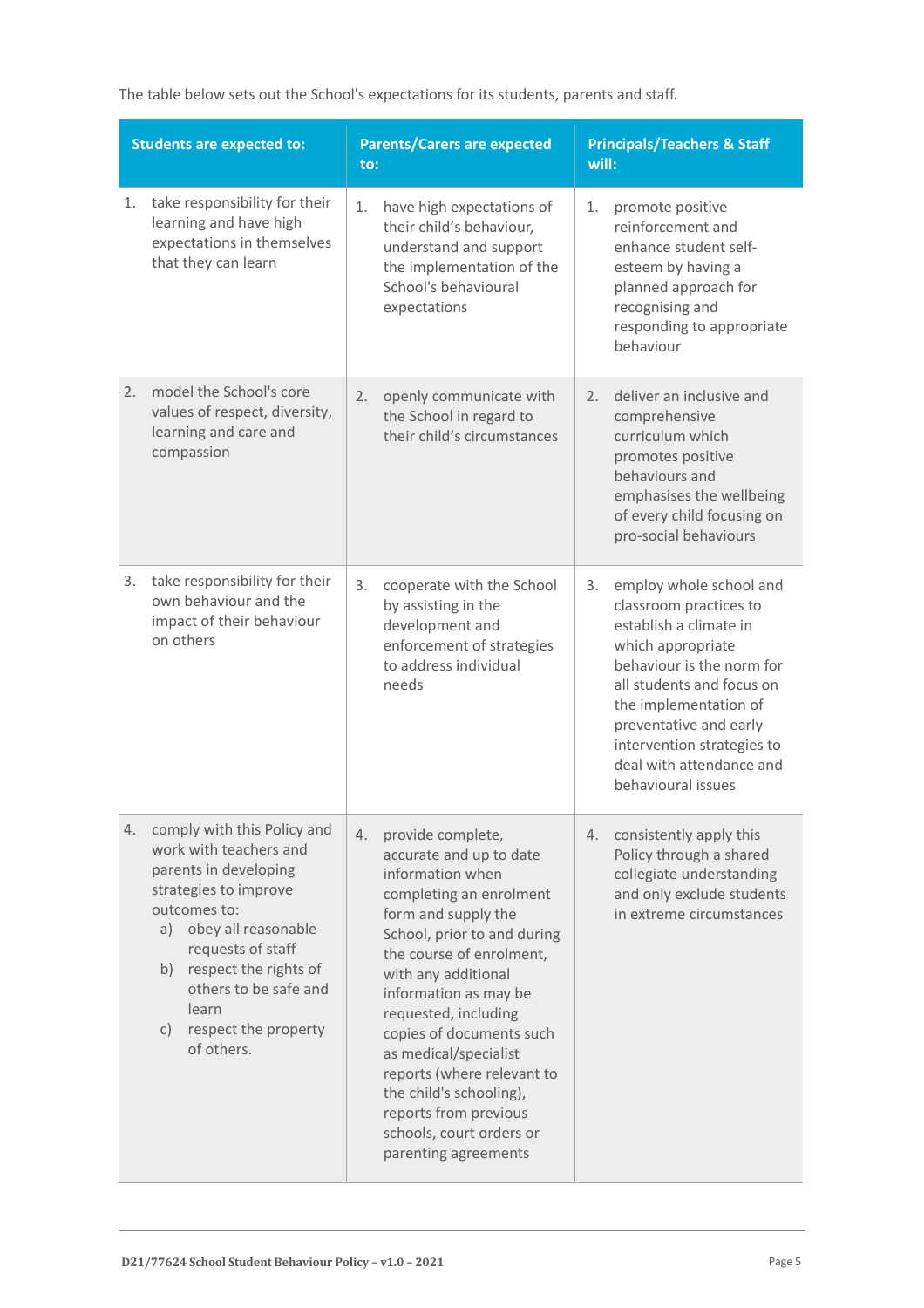| 5. | comply with the school's<br>behaviour aims and the<br>school's Code of Conduct<br>and to support the school<br>in upholding prescribed<br>standards of dress,<br>appearance and<br>behaviour, in accordance<br>with the terms of your<br>child's enrolment at the<br>School.                                                              | 5. | plan for the professional<br>development needs of all<br>staff to enable them to<br>develop and maintain<br>positive relationships with<br>their students                                                                                       |
|----|-------------------------------------------------------------------------------------------------------------------------------------------------------------------------------------------------------------------------------------------------------------------------------------------------------------------------------------------|----|-------------------------------------------------------------------------------------------------------------------------------------------------------------------------------------------------------------------------------------------------|
| 6. | acknowledge and<br>understand that<br>unacceptable behaviour<br>by a child, or repeated<br>behaviour by a parent or<br>guardian that, in the<br>school's view, is<br>unacceptable and<br>damaging to the<br>partnership between<br>parent/guardian and<br>school, may result in<br>suspension or termination<br>of the child's enrolment. | 6. | recognise that for some<br>students additional<br>support may be needed in<br>the form of staged<br>responses and staff are<br>committed to working<br>with families to<br>reintegrate students in an<br>educational setting after<br>exclusion |

 $\overline{\phantom{a}}$ 

### Attendance Expectations

Ensuring that students attend school each day is a legal requirement. It is also a shared expectation of all students, parents and the wider school community, focusing on positive and pro-social behaviours together with prevention and early intervention.

The school recognises the importance of providing clear guidance on student attendance that is applicable to all members of the school community.

Full details on attendance, expectations to promote attendance, and attendance/absence procedures are set out in the school's **Attendance Policy** and associated Department of Education and Training [School attendance guidelines.](https://www2.education.vic.gov.au/pal/attendance/guidance)

### School Actions and Consequences

Student engagement, regular attendance and positive behaviours will be supported through relationship based whole-school practices, as well as targeted and individualised support when required. Effective student behaviour change and student behaviour support is enhanced through internally-based school support structures, and externally-based family, education, community and interagency partnerships. The School will apply a range of supports and measures to address inappropriate student behaviour. Where a student acts in breach of the behaviour standards of our school community, the School will institute a staged response, in accordance with the CECV Positive [Behaviour](https://www.cecv.catholic.edu.au/getmedia/bc1d235d-9a98-4bb4-b3ac-84b50fa7c639/CECV-Positive-Behaviour-Guidelines_FINAL2.aspx?ext=.pdf) Guidelines 2018. Where applicable, an incident report will be completed and provided to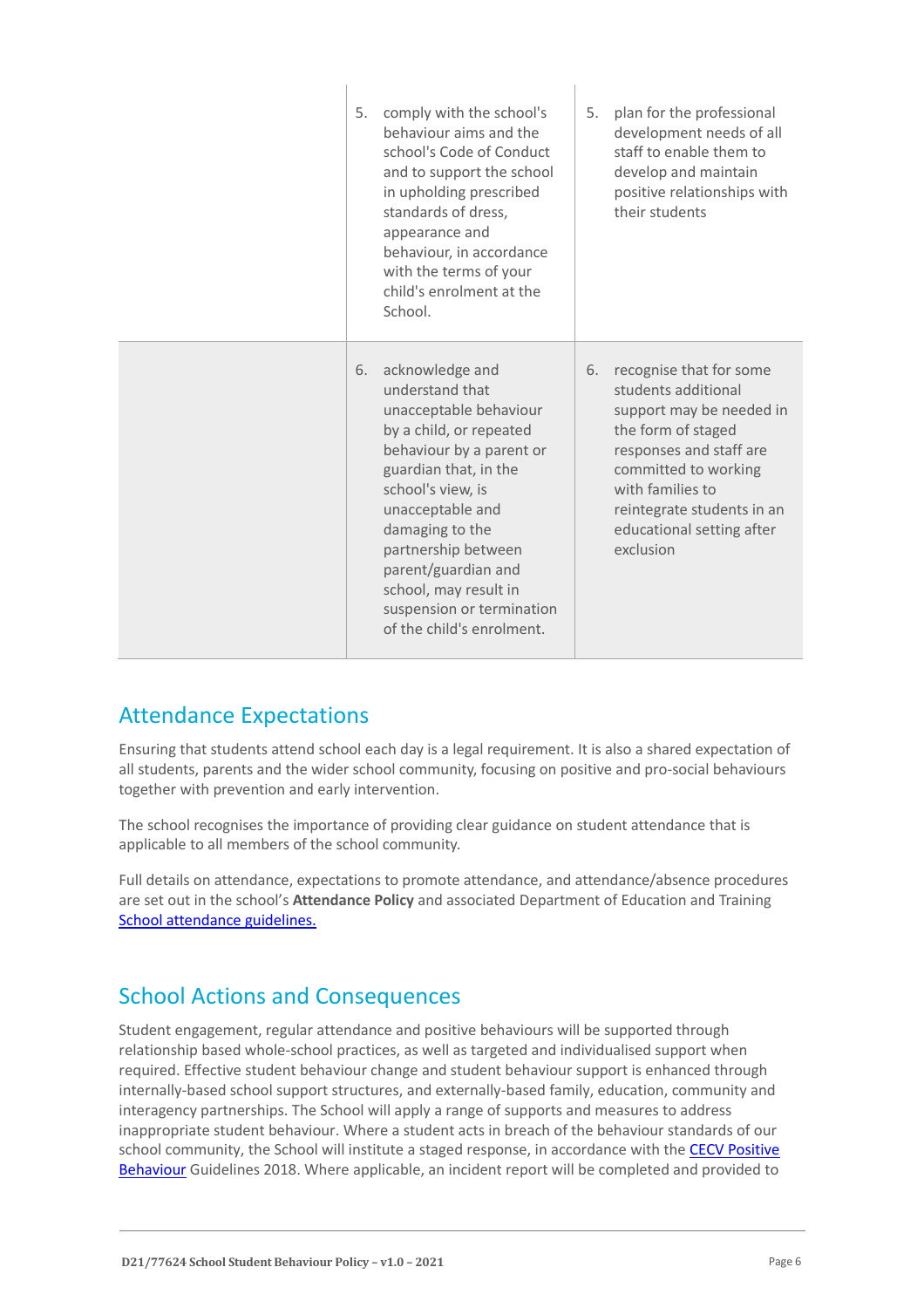the Principal or relevant staff member noting the templates provided in the CECV Positive Behaviour Guidelines

### **Positive reinforcement of appropriate behaviour**

St Paul's Primary School will implement culturally inclusive strategies to reinforce appropriate behaviour which may include verbal recognition, individual or class rewards, communication with parents/wider school community, as appropriate.

### **Tier 1: School-wide supports**

St Paul's Primary School implements culturally inclusive, school-wide preventative and early intervention strategies and practices for all its students to support positive behaviours, including:

- establishing predictable, fair and democratic classrooms and school environments
- providing physical environments that are conducive to positive behaviours and effective engagement in learning
- ensuring student participation in the development and implementation of whole school expectations
- empowering students by creating opportunities to take responsibility and be involved in decision making
- implemention of Retorative Practices to support positive behaviour
- monitoring attendance and academic progress of students with the view to recognising students at risk and intervening early

### **Tier 2: Targeted supports**

In addition to Tier 1 supports, some students may require targeted support or interventions to meet behavioural standards, including regular attendance. These students will be supported through a culturally appropriate staged response, including:

- understanding the student's background and needs
- developing Personalised Learning Plans (PLP) in consultation with the Program Support Group (PSG) where appropriate for individual students.
- ensuring a clear understanding of expectations by both students and teachers
- providing consistent school and classroom environments
- scaffolding the student's learning program
- data collection and documentation of incidents relating to the management of student behaviours to inform decision making
- revision of the Personalised Learning Plan (PLP) and creation of a Behaviour support Plan (BSP) or Attendance Maximisation Plan (AMP) as appropriate
- parent consultation via phone, videoconference or interview
- the design and implementation of support strategies that assist the student to self-calm such as a quiet space or designated alternative area that they can go to if they are feeling overwhelmed
- case conference with specialist providers or MACS consultants (this may include Aboriginal and Torres Strait Islander or EAL/New Arrival/Refugee Learning Consultants where culturally appropriate).

### **Tier 3: Intensive intervention**

When Tier 1 and Tier 2 systems are in place, the foundation for implementing Tier 3 supports is established. Complex behaviours are targeted to remediate and prevent further escalations. Support provided to students at St Paul's Primary School will be aligned directly with the goals and targets set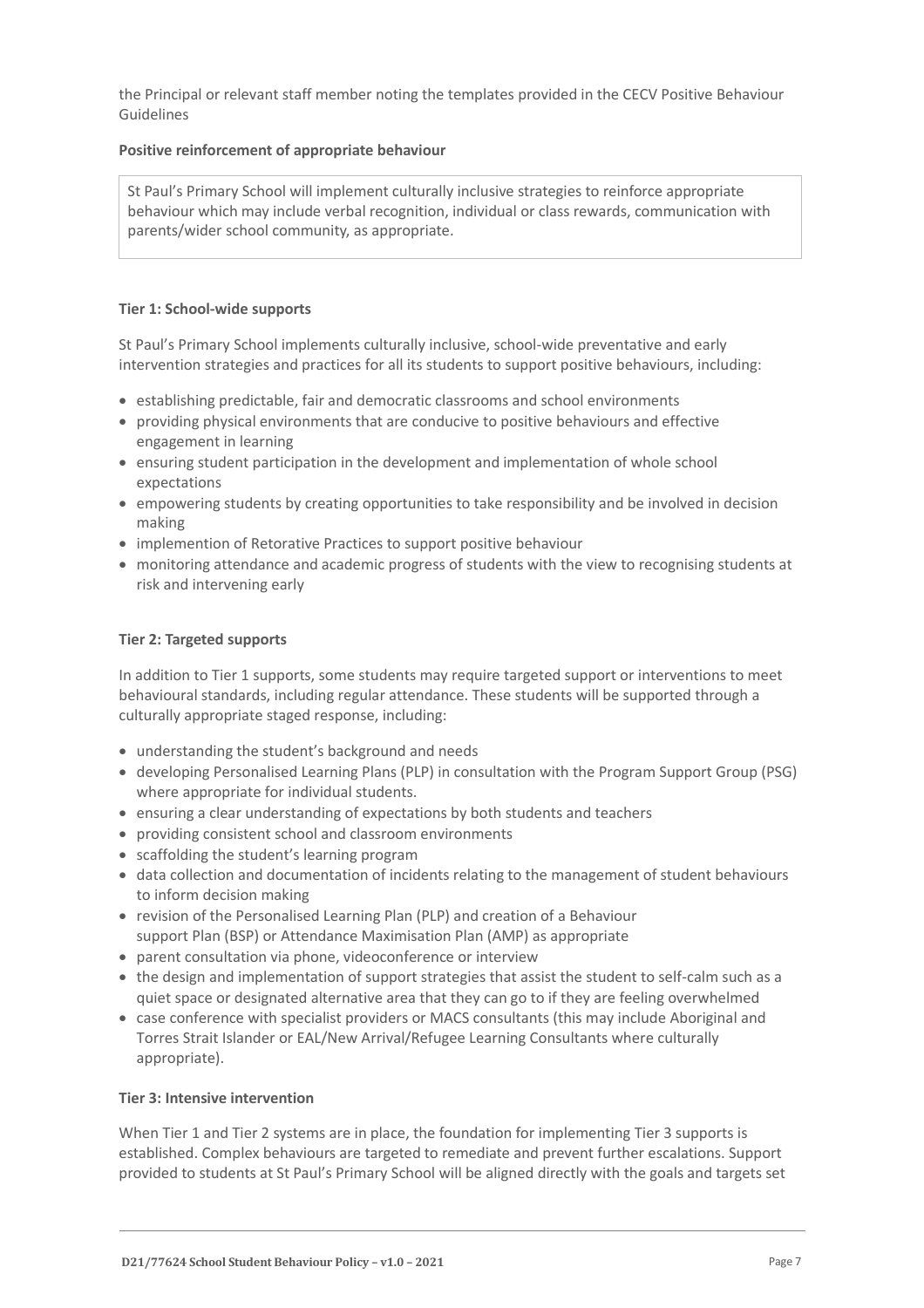out in the students' Personalised Learning Plan (PLP), Behaviour Support Plan (BSP) and Student Safety Plan. Data systems provide school personnel with accurate, timely and practical information for making decisions about the fidelity and impact of individualised interventions that:

- value the student and support positive interaction
- have a clear data-informed strategy focused on preventing the occurrence of an identified behaviour by avoiding or adapting the circumstances that usually trigger this behaviour
- focus on building skills and developing alternative preferred behaviours
- consider the motivation for or functions of behaviours
- use the student's strengths and interests to increase success.

St Paul's Primary School will implement more intensive intervention strategies for students presenting with complex and ongoing difficulties or extended school refusal. Development of plans will require support from parents/carers and will often require consent to access specialised services.

St Paul's Primary School will support students with complex behaviours of concern through a culturally appropriate staged response which will generally include:

- ongoing implementation of universal and Tier 2 strategies
- use of data to inform and monitor the implementation of evidence-based interventions
- regular Program Support Group meetings to review PLP, BSP, safety plans and/or Attendance Maximisation Plans
- consultations with mutually agreed specialised support services
- implementation of explicit, data informed strategies designed to support the student to display safe behaviours. The design of the individualised support will be informed by the identified function of the behaviour and the explicit teaching of skills and desired behaviours.

### **Consequences for student misbehaviour**

St Paul's Primary School adopts a staged response to challenging behaviour and appropriate reinforcement of appropriate behaviour noting that an effective Behaviour Support Plan (BSP) is developed to support the student in learning skills required for positive social interaction, along with the ability to become a more effective and successful learner. Consequences for misbehaviour are also implemented which may take the form of:

- non-verbal warning e.g. eye contact / hand movement / shake of head / teacher positioning to stand near misbehaving student(s)
- verbal warning which identifies the misbehaviour and gives student the opportunity to change his/her behaviour
- moving student in the room to a less disrupting situation
- separating student from the class for a short period of time to provide an opportunity for the student to settle
- readmission to class activity based on student being de-escalated
- student required to stay in after class for set period of time
- student required to complete work during recess / lunchtime
- student engaged in restorative actions supervised by classroom teacher
- student re-entry meeting.

When concerns arise about a student's on-going behaviour or when a student is displaying chronic patterns of problem behaviour, St Paul's Primary School will implement a targeted response to identify and address the presenting issues and reinforce replacement behaviours. This may involve the following support strategies:

- convening a Program Support Group (PSG) meeting involving parents/carers/Learning Diversity Leader/ Student Wellbeing Leader and the student where appropriate.
- developing/revision a Personalised Learning Plan (PLP) or attendance plan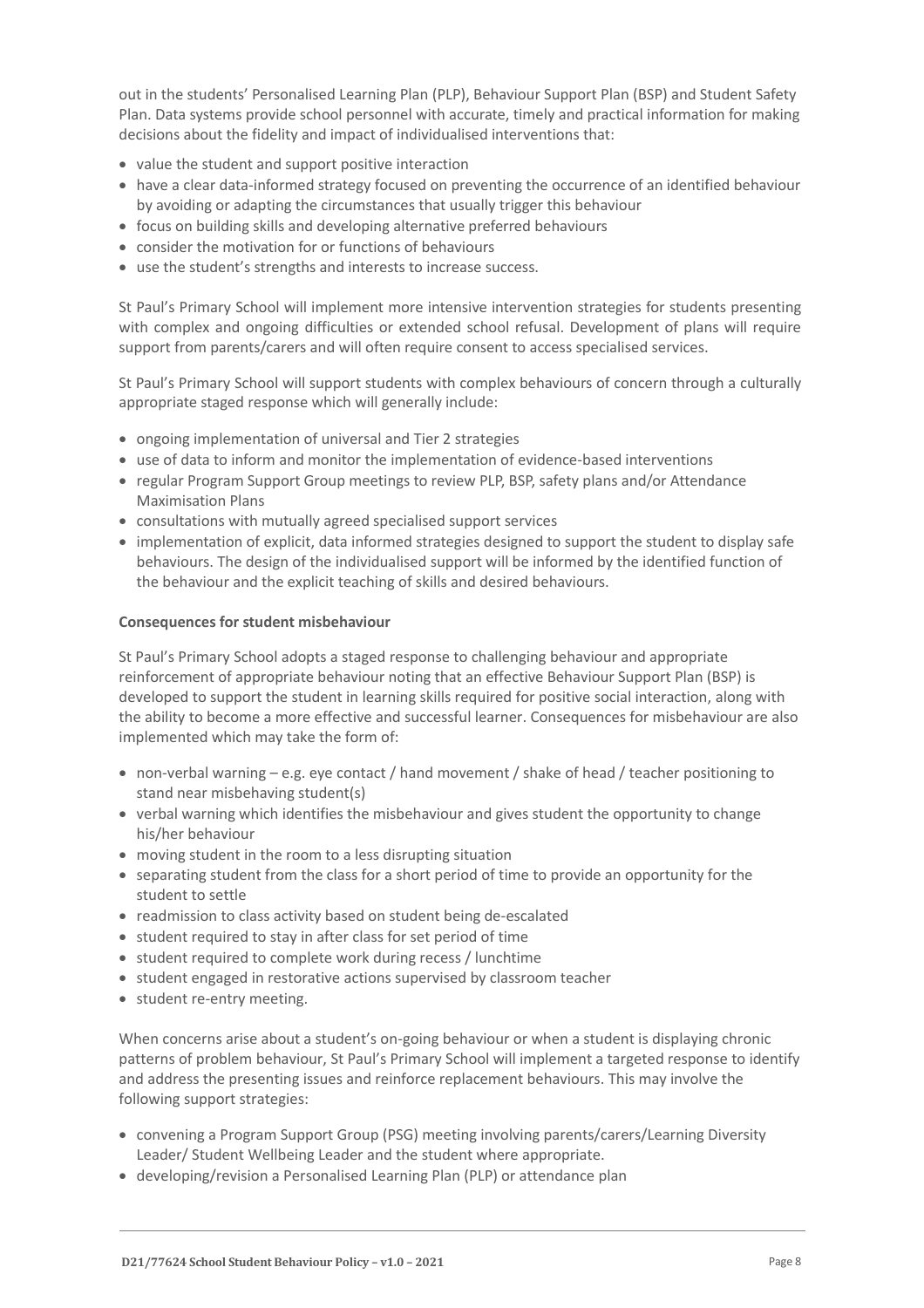- development/revision of a Behaviour Support Plan (BSP) and/or Safety Plan where appropriate for individual students
- referral to MACS or external Health or Allied Health providers
- consultation with external professionals, paediatrician, psychologist specialist practitioner
- contact with the MACS Regional Office.

Disciplinary measures may be used as part of a staged response to challenging behaviour in combination with other engagement and support strategies to address the range of factors that may have contributed to the student's behaviour. Measures should always be proportionate to the nature of the behaviour, and are best used with support measures to identify and address causes of the behaviour and implementation of strategies to limit reoccurrence of inappropriate behaviour. Supportive actions and any disciplinary measures will be implemented in accordance with the CECV Positive Support Guidelines 2018 and may include:

- review of Behaviour Support and Safety Plans with specialised support
- restorative practice
- withdrawal of privileges
- withdrawal from class activities for a specified period. Where appropriate, parents/carers will be informed of such withdrawals
- detention (make-up time)
- withdrawal from class if a student's behaviour significantly interferes with the rights of other students to learn or the capacity of a teacher to teach a class. In situations where the student is not able to comply with the instruction to relocate, the class (all other students) will be relocated/evacuated. The student may be temporarily isolated from regular classroom activities to provide an opportunity to de-escalate or for a specified period of time. Parents/carers should be informed of such withdrawals.
- in circumstances where the student is unable to calm, remains in a heightened state of anxiety or is a danger to self or others, the parents will be asked to take the student home for the remainder of the school day.
- contracts for conduct/attendance/bullying
- suspension (in-school and out of school)
- negotiated Transfer
- expulsion
- referral to police, DFFS, emergency service or appropriate agency.

A student may be excluded from school in situations where all other measures have been implemented without success, or where an immediate suspension is the only appropriate course of action in response to the student's behaviour which may put the health, safety and wellbeing of other students, staff or themselves at significant risk or where actions require reporting to police or appropriate agencies.

If other strategies are unsuccessful in modifying student behaviour, the School will follow the Melbourne Archdiocese Pastoral Care Policies regarding suspension, negotiated transfer and expulsion.

### **Corporal punishment**

The use of corporal punishment is expressly prohibited at St Paul's Primary School and under the *Education and Training Reform Act 2006* (Vic).

### **Consultation**

As every child's educational needs can change over time, it will often be necessary for the school to review any additional assistance that is being provided to the child, in consultation with parents/guardians and the child's treating medical/allied health professionals, in order to assess: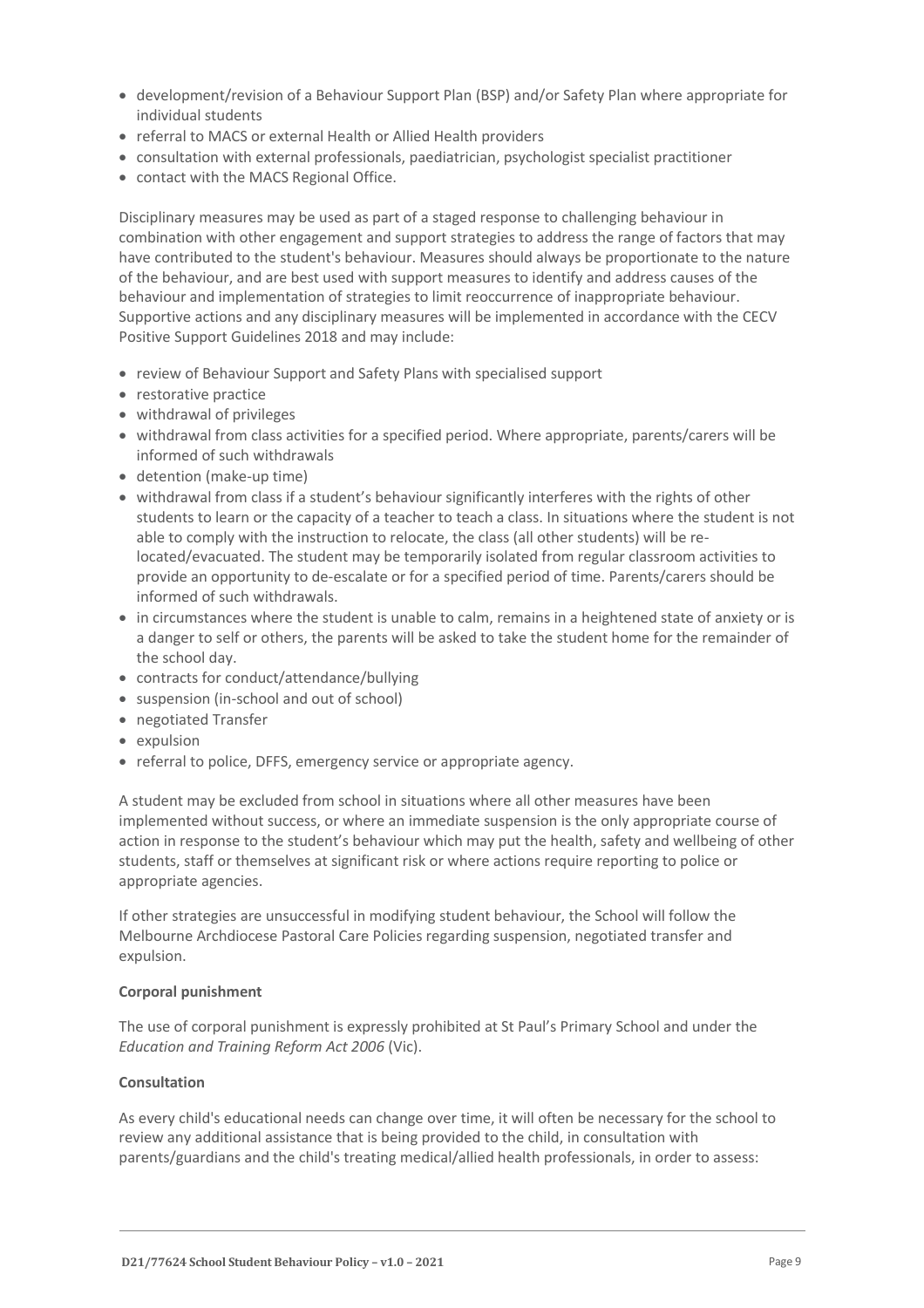- whether the additional assistance remains necessary and/or appropriate to the child's needs
- whether the additional assistance is having the anticipated positive effect on the child's individual physical, functional, emotional or educational goals
- whether additional specialised assistance is required
- whether it remains within the school's ability to continue to provide the additional assistance, given any limitations that may exist.

#### **Restraint and Seclusion**

St Paul's Primary School will undertake actions to prevent the need for the use of restraint or seclusion in accord with the CECV Positive Behaviour Guidelines 2018.

In alignment with the CECV Positive Behaviour Guidelines 2018

**Physical restraint** is defined as the use of force to prevent, restrict or subdue the movement of a student's body or part of their body where the student is not free to move away. Restraint does not include 'protective physical interventions', which involve physical contact to block, deflect or redirect a student's actions, or disengage from a student's grip.

**Seclusion** is the solitary confinement of a person in a room or area from which their exit is prevented by a barrier or another person. Seclusion includes situations where a person is left alone in a room or area and reasonably believes they cannot leave that room or area even if they may physically be able to (e.g. the door is not locked). In extreme circumstances, e.g. in response to behaviours that cause harm to self or others, teachers will respond by exiting the other students from the learning space to ensure their safety. Where the student continues to display threatening and dangerous behaviour (e.g. wielding a bat), staff will seek to limit harm to others by isolating the student for the minimum amount of time required for the student to calm. Seclusion does not include the use of a safe place, time out or chill out rooms, being conditions that are set up to support the student and often included in Behaviour Support Plans.

If a student is placed in a separate room as a means of seclusion, staff will maintain appropriate supervision of the student.

Whilst St Paul's Primary School acknowledges that that prevention is the best strategy, there are limited circumstances in which restraint or seclusion may be deemed appropriate. In making a decision to implement any form of restraint or seclusion, St Paul's Primary School staff are aware that their actions may directly increase the risk of injury and trauma, both for the student and for the staff member themselves. Such decisions are usually required to be made in times of high stress. Actions that may be considered reasonable will be made by staff present and will depend on the individual circumstances of each case as a matter of professional judgment.

The use of restraint or seclusion does not form part of any of St Paul's Primary School's Behaviour Support Plans or Student Safety Plan. Restraint and seclusion will only be used in limited emergency situations, as outlined below.

- 1. The student's behaviour poses an imminent threat of physical harm or danger.
- 2. The action is reasonable in all the circumstances.
- 3. There is no less restrictive means of responding in the circumstances.

In the event that restraint or seclusion is used, the least restrictive form of restraint/seclusion will be used for the minimum time possible. The restraint/seclusion will cease as soon as the immediate danger for the student or others is averted.

The clear priority when managing such an incident will be the safety of all concerned. St Paul's Primary School's staff involved in an incident of restraint or seclusion will immediately notify the principal and provide for the immediate care and safety or those concerned. The student's parents will be contacted. A post incident evaluation and report will be completed in accord with the templates and processes outlined in the CECV Positive Behaviour Guidelines 2018.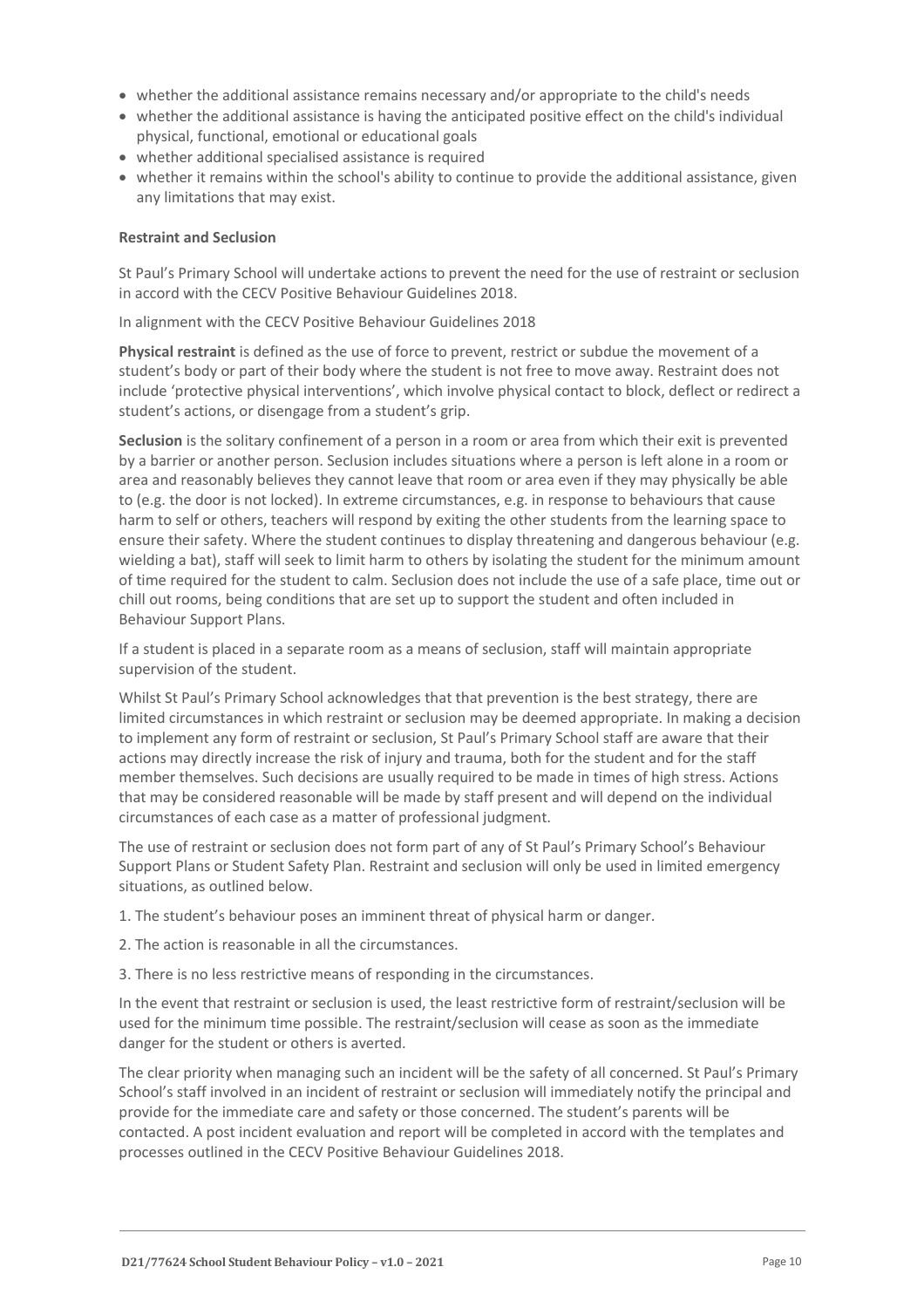# Assessing and Mitigating Risk

To assist the school to discharge its safety responsibilities, St Paul's Primary School will adhere to an Occupational Health & Safety Program through which potential safety hazards are identified and analysed in terms of the likelihood of an event occurring, and the potential consequences if the event was to occur. A similar risk based approach is taken with respect to Student Duty of Care, with the definitions of likelihood and consequences. St Paul's Primary School will refer to CECV publications and may engage the services of the Catholic Education Office for the purpose of assessing student safety risks and determining how best to support the needs of the students, staff and broader community.

It is important that all staff consistently enforce school rules and safety policies, and actively engage in ensuring the physical and emotional wellbeing of students.

References:

- CECV Positive Behaviour Guidelines 2018 Templates
- Behaviour Support Template
- Student Safety Plan Template (A&B)
- Record of Restraint and Seclusion
- Post Incident Checklist for Principals
- Risk Assessment Tool
- Diocesan policy and regulations
- CECV Safe and Sound Practice Guidelines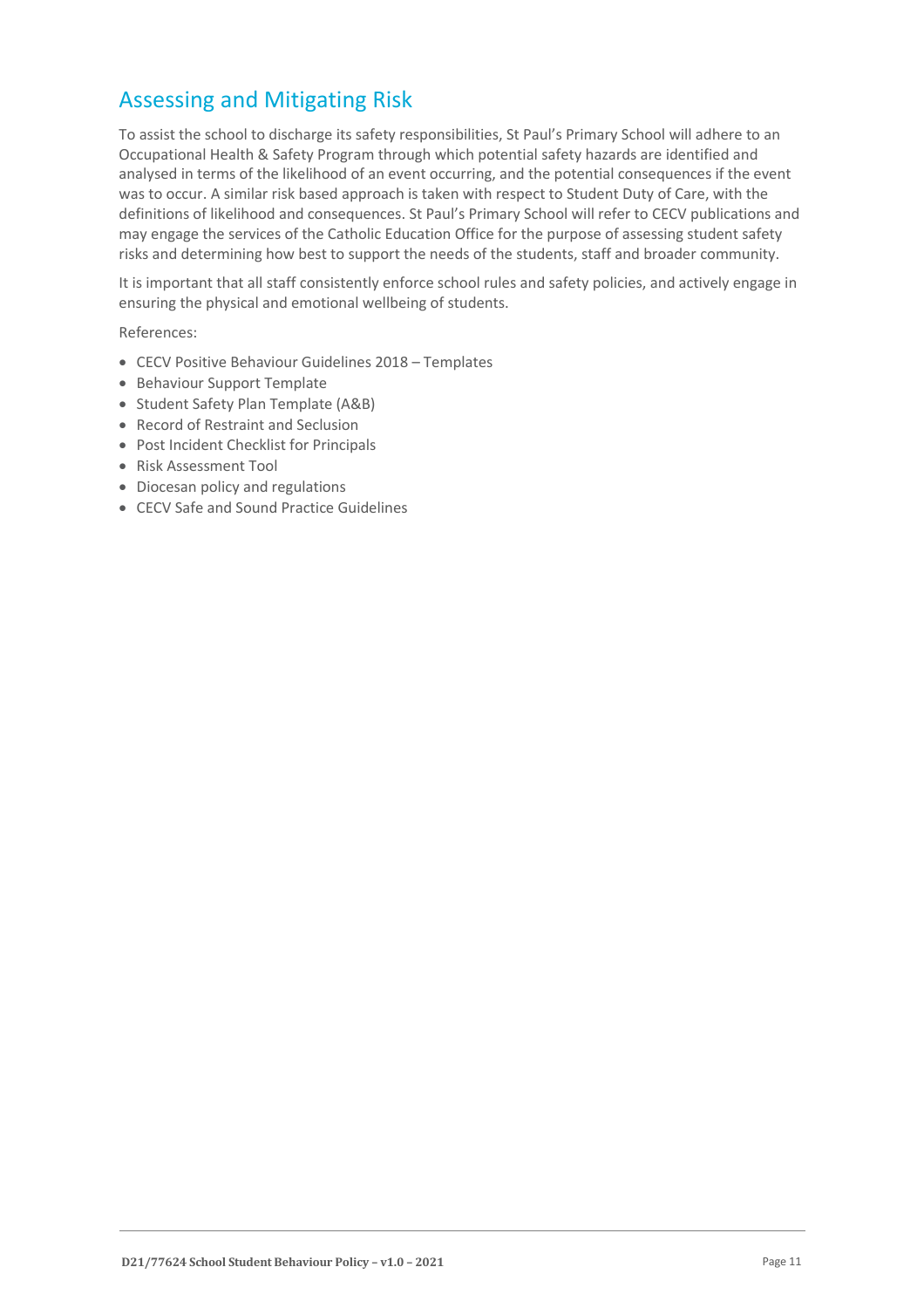## Appendix 1 – General Information relating to disciplinary measures

- **Withdrawing privileges** St Paul's Primary School can withdraw student privileges as a consequence of breaching classroom or school behavioural standards. St Paul's Primary School notes that the specific privileges withdrawn may vary between students based on the individual student's support plan, however they may include things such as representing the school at interschool sports or attendance at a school event. This must be time-limited and the risk to the student's engagement should be taken into account. The student must be told why privileges are withdrawn, and how they should behave for privileges to be reinstated.
- **Withdrawal from class** If a student's behaviour significantly interferes with the rights of other students to learn or the capacity of a teacher to teach a class or where there is possibility of harm to others, that student may be temporarily removed from regular classroom activities. In more serious cases the student may be required to leave the classroom for a specified period of time. Schools have a duty of care to ensure that students are supervised at all times, including when they are removed from a class. Where appropriate, parents and carers will be informed of such withdrawals.

Withdrawal from class does not constitute formal school exclusion such as suspension (including inschool suspension) or expulsion.

• **Detention** – Detention is an appropriate response for a wide range of less serious classroom and school behaviour breaches. Detention can effectively reinforce to students the importance of maintaining appropriate behaviour standards.

During detention teachers may instruct a student to finish school work which has not been completed in regular classroom time as a result of the behaviour, new work or other duties. No more than half the time allocated for any recess may be used for this.

Where the decision is made that an after-school detention is appropriate, the principal should ensure that parents or carers are informed at least one day before the detention. Where family circumstances are such that an after-school detention would create undue hardship, St Paul's Primary School may choose to negotiate alternative disciplinary measures with the parent or carer. Examples include where students regularly supervise younger siblings in the absence of parents or carers. Schools are permitted to detain students but are encouraged to take into account family circumstances and negotiate with parents and carers as appropriate.

• **Suspension, Negotiated Transfer or Expulsion.** In some instances it may be appropriate to suspend or expel a student who consistently compromises the safety and order of the school in order to protect the learning environment for remaining students and continue with effective teaching.

Suspension and expulsion are serious disciplinary measures and are for when other measures have not produced a satisfactory response, or where there is a threat to another person and immediate action is required.

• **Suspension** occurs when a student's attendance at school has been temporarily withdrawn on the authority of the principal, for a set period of time.

Suspension allows the parties involved to reflect on and enter into dialogue about the behaviour and circumstances that have led to the suspension, and to plan and/or review learning and behaviour supports to assist a student to engage positively with school and learning.

- **Negotiated transfer** means a documented and mutually agreed move to another school is arranged. Negotiated transfer occurs when all other pastoral and discipline measures, including suspension, have failed to resolve an issue of serious inappropriate student behaviour. A negotiated transfer ends the enrolment agreement with the first school and requires an enrolment in another school.
- **Expulsion** Expulsion involves the termination of the contract entered into at the time of the